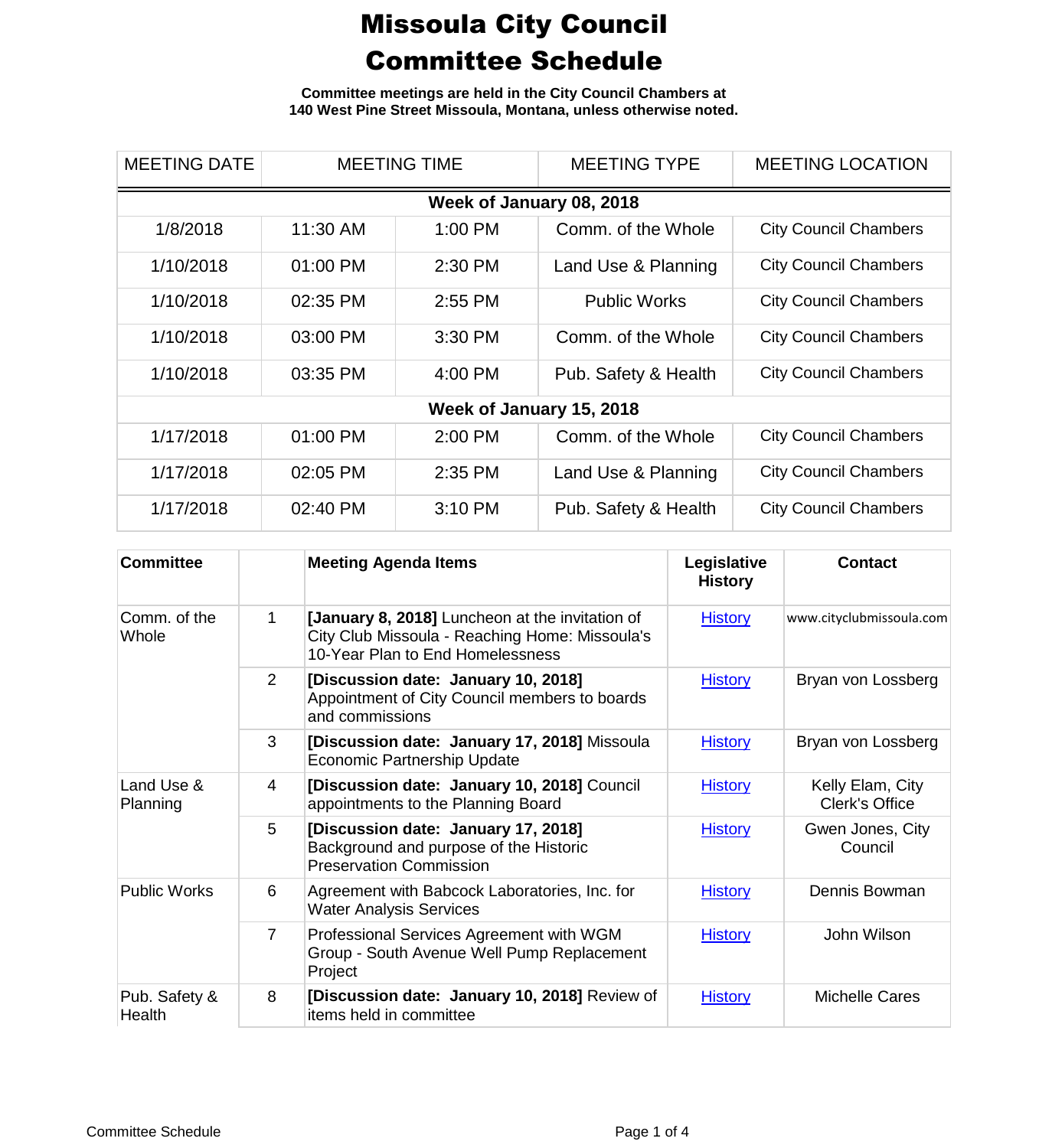**Committee meetings are held in the City Council Chambers at 140 West Pine Street Missoula, Montana, unless otherwise noted.**

| 9  | [Discussion date: January 10, 2018]<br>Confirmation of Police Officers Becky Potton,<br><b>Chris Proper and Brian Gorman</b> | <b>History</b> | Chief Mike Brady      |
|----|------------------------------------------------------------------------------------------------------------------------------|----------------|-----------------------|
| 10 | [Discussion date: January 17, 2018] Health<br>Department update                                                              | <b>History</b> | <b>Michelle Cares</b> |

*The following items have been referred to City Council committees, but the committees will not discuss them in the coming week:*

| <b>Committee</b>        |                | <b>Held Meeting Agenda Items</b>                                                                                                                      | Legislative<br><b>History</b> | <b>Contact</b>                              |
|-------------------------|----------------|-------------------------------------------------------------------------------------------------------------------------------------------------------|-------------------------------|---------------------------------------------|
| Admin &<br>Finance      | $\mathbf{1}$   | Create and Fund a Paid Parental Leave Policy for<br><b>City of Missoula Employees</b>                                                                 | <b>History</b>                | Heidi West and<br><b>Emily Bentley</b>      |
|                         | 2              | Apprenticeships in Public Works contracts                                                                                                             | <b>History</b>                | Marilyn Marler and<br>Julie Armstrong       |
|                         | 3              | Resolution to reimburse expenditures related to<br>sidewalk, curb, gutter and alley approach<br>improvements from the proceeds of tax-exempt<br>bonds | <b>History</b>                | Leigh Griffing                              |
| Parks &<br>Conservation | $\overline{4}$ | <b>City Cemetery Engraving Services</b>                                                                                                               | <b>History</b>                | Marilyn Marler                              |
| Comm. of the<br>Whole   | 5              | Joint meeting with the Missoula County Board of<br><b>County Commissioners</b>                                                                        | <b>History</b>                | Michelle Cares and<br><b>Marilyn Marler</b> |
|                         | 6              | FY18 Budget Issue Discussion                                                                                                                          | <b>History</b>                | Dale Bickell                                |
|                         | $\overline{7}$ | Missoula Downtown Master Plan implementation<br>committee update                                                                                      | <b>History</b>                | Bryan von Lossberg                          |
|                         | 8              | <b>Broadband RFP</b>                                                                                                                                  | <b>History</b>                | Bryan von Lossberg                          |
|                         | 9              | <b>Hotel Fox Update Presentation</b>                                                                                                                  | <b>History</b>                | Chris Behan                                 |
|                         | 10             | <b>Mountain Water Acquisition Update</b>                                                                                                              | <b>History</b>                | Bryan von Lossberg                          |
| Land Use &<br>Planning  | 11             | <b>MOR Housing Report</b>                                                                                                                             | <b>History</b>                | <b>Emily Bentley</b>                        |
|                         | 12             | <b>Farmland Mapping Project</b>                                                                                                                       | <b>History</b>                | John DiBari                                 |
|                         | 13             | MCPB update to the LUP committee                                                                                                                      | <b>History</b>                | John DiBari                                 |
|                         | 14             | Annexation, (see separate list at City Clerk's Office<br>for pending annexations) (Ongoing in committee)                                              | <b>History</b>                | Marty Rehbein                               |
|                         | 15             | Adopt broadband standards for the City of Missoula                                                                                                    | <b>History</b>                | Brian von Lossberg                          |
|                         | 16             | Sale of City-Owned Property                                                                                                                           | <b>History</b>                | Mike Haynes                                 |
|                         | 17             | Fox Triangle - Land Use and Development<br><b>Requirements Agreement</b>                                                                              | <b>History</b>                | Mary McCrea,<br>Development<br>Services     |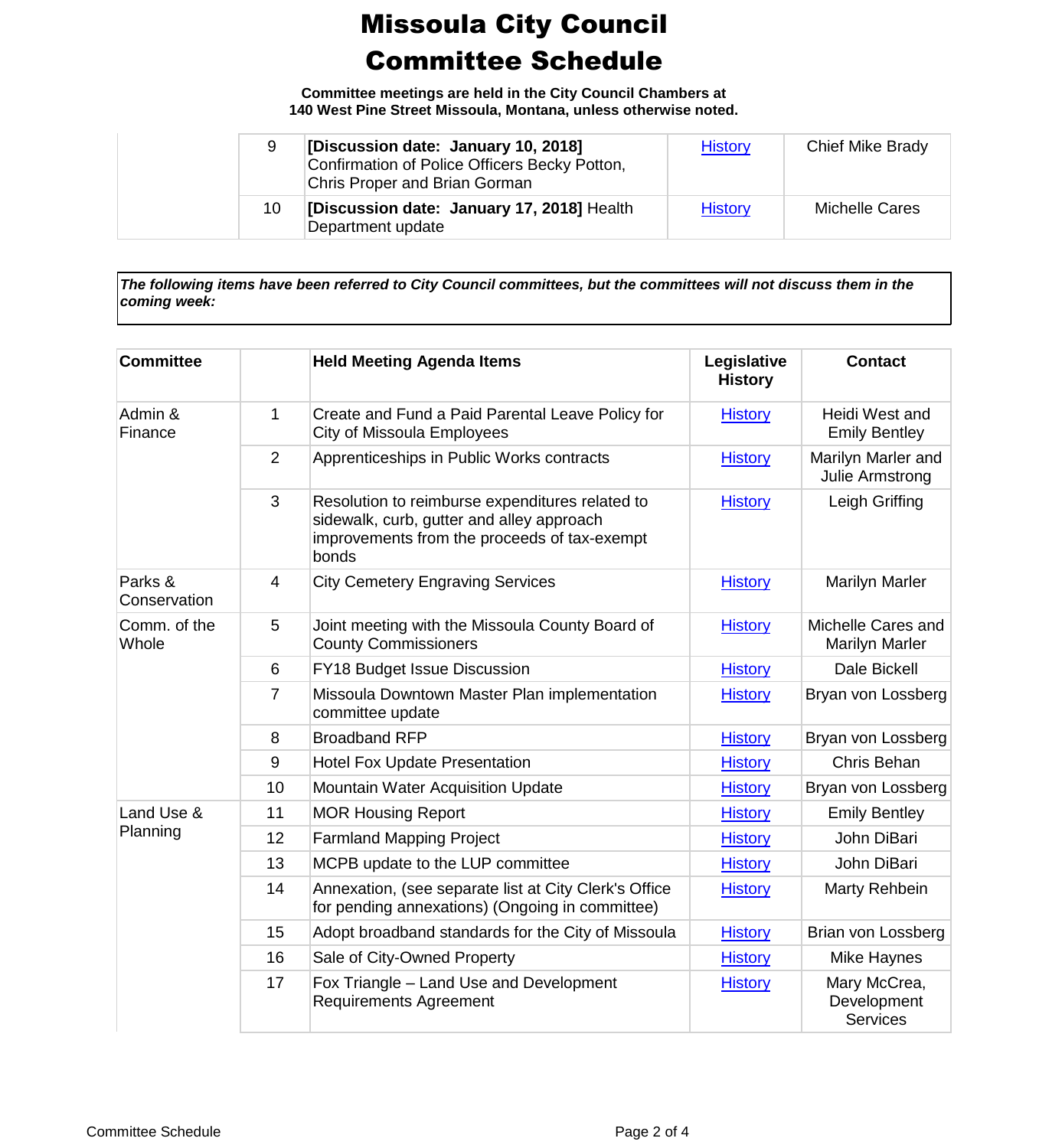**Committee meetings are held in the City Council Chambers at 140 West Pine Street Missoula, Montana, unless otherwise noted.**

|                         | 18 | <b>Planning Division Work Plan</b>                                                                                                                                                                   | <b>History</b> | Laval Means,<br><b>Planning Division</b><br>Manager,<br>Development<br><b>Services</b>           |
|-------------------------|----|------------------------------------------------------------------------------------------------------------------------------------------------------------------------------------------------------|----------------|--------------------------------------------------------------------------------------------------|
|                         | 19 | Update regarding implementation of the Tourist<br>Home ordinance                                                                                                                                     | <b>History</b> | John DiBari, Bryan<br>von Lossberg,<br>Gwen Jones                                                |
|                         | 20 | Petition Nos. 9856 & 9857 - Request to Annex<br>Parcel 2 of COS No. 6064, Tract B of COS No.<br>1153, and Tract 1 of COS No. 3462 located South of<br>44 Ranch Subdivision and North of Mullan Road. | <b>History</b> | Drew Larson                                                                                      |
|                         | 21 | Architectural Design Standards/Guidelines                                                                                                                                                            | <b>History</b> | Laval Means,<br>Development<br><b>Services</b>                                                   |
| Pub. Safety &<br>Health | 22 | Missoula Aging Services, Initiatives and Services<br>Update - Susan Kohler                                                                                                                           | <b>History</b> | Jon Wilkins, Julie<br>Armstrong                                                                  |
|                         | 23 | <b>Amend City Smoking Ordinance</b>                                                                                                                                                                  | <b>History</b> | <b>Health Department</b>                                                                         |
|                         | 24 | Fire Department update.                                                                                                                                                                              | <b>History</b> | Jason Diehl                                                                                      |
|                         | 25 | Missoula City/County Animal Control Update                                                                                                                                                           | <b>History</b> | Jeff Darrah                                                                                      |
|                         | 26 | Fire Department update.                                                                                                                                                                              | <b>History</b> | <b>Jason Diehl</b>                                                                               |
|                         | 27 | Crime Victim Advocate Office Update                                                                                                                                                                  | <b>History</b> | Jon Wilkins                                                                                      |
|                         | 28 | Police Department update.                                                                                                                                                                            | <b>History</b> | Mike Brady                                                                                       |
|                         | 29 | <b>Animal Control Survey</b>                                                                                                                                                                         | <b>History</b> | <b>Michelle Cares</b>                                                                            |
|                         | 30 | Health and Safety Issues at Hollywood Mobile Home<br>Park                                                                                                                                            | <b>History</b> | Jordan Hess                                                                                      |
|                         | 31 | Management of the urban deer population in the City<br>of Missoula.                                                                                                                                  | <b>History</b> | John DiBari                                                                                      |
|                         | 32 | Health Department update - Food Safety Program                                                                                                                                                       | <b>History</b> | <b>Michelle Cares</b>                                                                            |
|                         | 33 | Missoula Invest Health Update                                                                                                                                                                        | <b>History</b> | Laval Means                                                                                      |
|                         | 34 | Update from Missoula City-County Relationship<br><b>Violence Services</b>                                                                                                                            | <b>History</b> | Jon Wilkins                                                                                      |
| <b>Public Works</b>     | 35 | Sidewalk Master Plan Priorities and Adoption                                                                                                                                                         | <b>History</b> | Bryan von<br>Lossberg, Heidi<br>West, Emily<br>Bentley, Marilyn<br>Marler, Jordan<br><b>Hess</b> |
|                         | 36 | <b>Traffic Control Devices Including Marked Crosswalks</b><br><b>Administrative Rule</b>                                                                                                             | <b>History</b> | Jordan Hess                                                                                      |
|                         | 37 | <b>Review Draft Pedestrian Facilities Master Plan</b><br>Scope of Work                                                                                                                               | <b>History</b> | <b>Jessica Morriss</b>                                                                           |